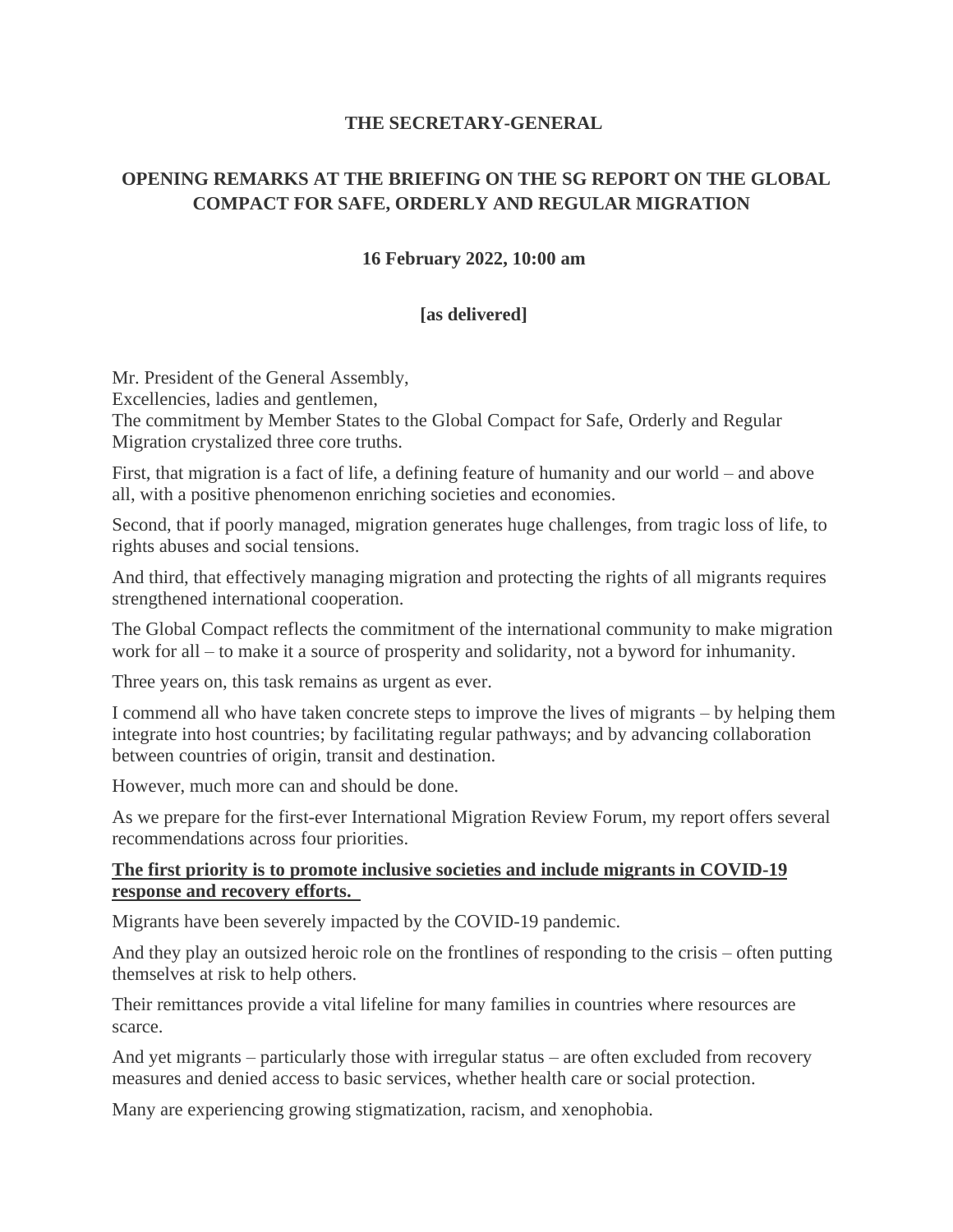Women and child migrants are facing higher risks of trafficking and exposure to gender-based violence, abuse and exploitation.

And others continue to be forcibly returned – often with insufficient regard to health risks, due process or procedural safeguards, including the best interest of the child.

Encouragingly, we have seen a number of governments step up:

Working to better protect the human rights of migrants, irrespective of status.

Breaking down barriers to ensure non-discriminatory access to essential services, including vaccines.

Expanding and diversifying migration pathways.

And suspending forced returns.

It is imperative that all such measures become the norm, not the exception.

#### **The second priority is the need to promote safe and regular migration.**

Today, over 80 per cent of the world's migrants move between countries in a safe and orderly fashion.

But unregulated migration continues to extract a terrible human cost.

Large migration flows today are essentially managed by smugglers and human traffickers.

And this is totally unacceptable.

These criminals are robbing people of their fundamental rights, stealing their dreams, and causing serious problems in many countries around the world.

Women and girls are targeted again and again.

And the only way to break the stranglehold of smugglers and traffickers is to establish pathways for regular migration in close cooperation between countries of origin and countries of destination.

We must better protect migrants in vulnerable situations, including those affected by disasters and the climate crisis.

And we must expand and diversify rights-based pathways for regular migration to address labor market shortages and advance the Sustainable Development Goals.

We must do more to ensure returns and readmissions are safe, dignified and in full accordance with obligations under international law.

Governments everywhere must work together so that any reintegration into home communities is safe and sustainable.

#### **The third priority is about preventing loss of life and other tragedies during migration.**

In the last seven years, nearly 50,000 migrant deaths were recorded across the world.

And the actual numbers are certainly higher.

Behind each number is a human being.

Each perished in pursuit of what we all seek – opportunity, dignity, and a better life.